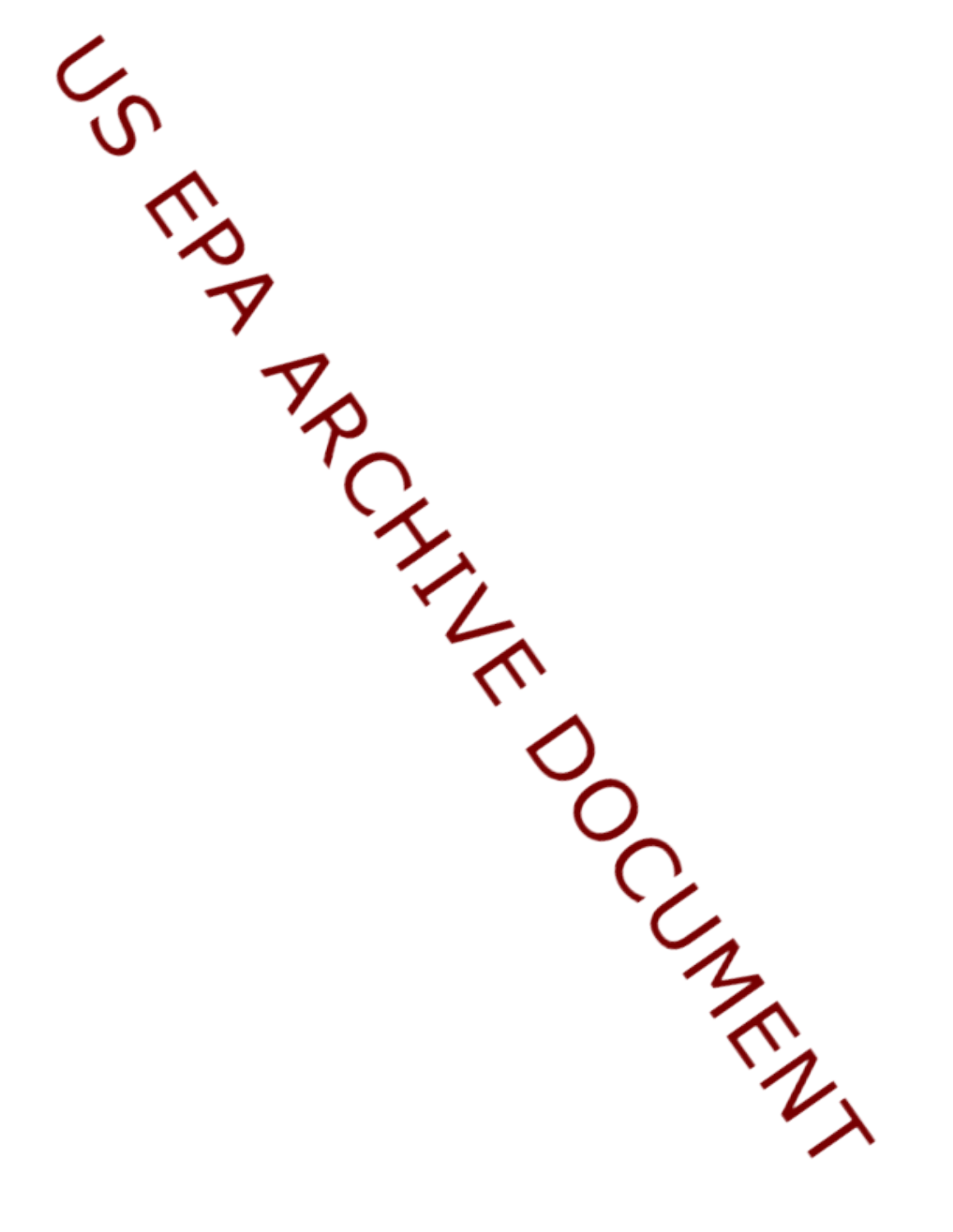## **THE ENVIRONMENTAL TECHNOLOGY VERIFICATION**







# **ETV Joint Verification Statement**

| <b>TECHNOLOGY TYPE: Continuous Ambient Mass Monitor</b> |                                                                 |                             |
|---------------------------------------------------------|-----------------------------------------------------------------|-----------------------------|
| <b>APPLICATION:</b>                                     | <b>MEASURING FINE PARTICULATE MASS IN</b><br><b>AMBIENT AIR</b> |                             |
| <b>TECHNOLOGY</b>                                       |                                                                 |                             |
| <b>NAME:</b>                                            | <b>Continuous Ambient Mass Monitor</b>                          |                             |
| <b>COMPANY:</b>                                         | <b>Thermo Andersen</b>                                          |                             |
| <b>ADDRESS:</b>                                         | <b>500 Technology Court</b>                                     | PHONE: 800-241-6898         |
|                                                         | <b>Smyrna, GA 30082</b>                                         | 770-319-9999<br><b>FAX:</b> |
| <b>WEB SITE:</b>                                        | http://www.AndersenInstruments.com                              |                             |
| $E\text{-}MAIL:$                                        | sales@AndersenInstruments.com                                   |                             |

The U.S. Environmental Protection Agency (EPA) has created the Environmental Technology Verification (ETV) Program to facilitate the deployment of innovative or improved environmental technologies through performance verification and dissemination of information. The goal of the ETV Program is to further environmental protection by substantially accelerating the acceptance and use of improved and cost-effective technologies. ETV seeks to achieve this goal by providing high-quality, peer-reviewed data on technology performance to those involved in the design, distribution, financing, permitting, purchase, and use of environmental technologies.

ETV works in partnership with recognized standards and testing organizations; with stakeholder groups that consist of buyers, vendor organizations, and permitters; and with the full participation of individual technology developers. The program evaluates the performance of innovative technologies by developing test plans that are responsive to the needs of stakeholders, conducting field or laboratory tests (as appropriate), collecting and analyzing data, and preparing peer-reviewed reports. All evaluations are conducted in accordance with rigorous quality assurance protocols to ensure that data of known and adequate quality are generated and that the results are defensible.

The Advanced Monitoring Systems (AMS) Center, one of six technology centers under ETV, is operated by Battelle in cooperation with EPA's National Exposure Research Laboratory. The AMS Center has recently evaluated the performance of continuous monitors used to measure fine particulate mass and species in ambient air. This verification statement provides a summary of the test results for the Thermo Andersen continuous ambient mass monitor (CAMM).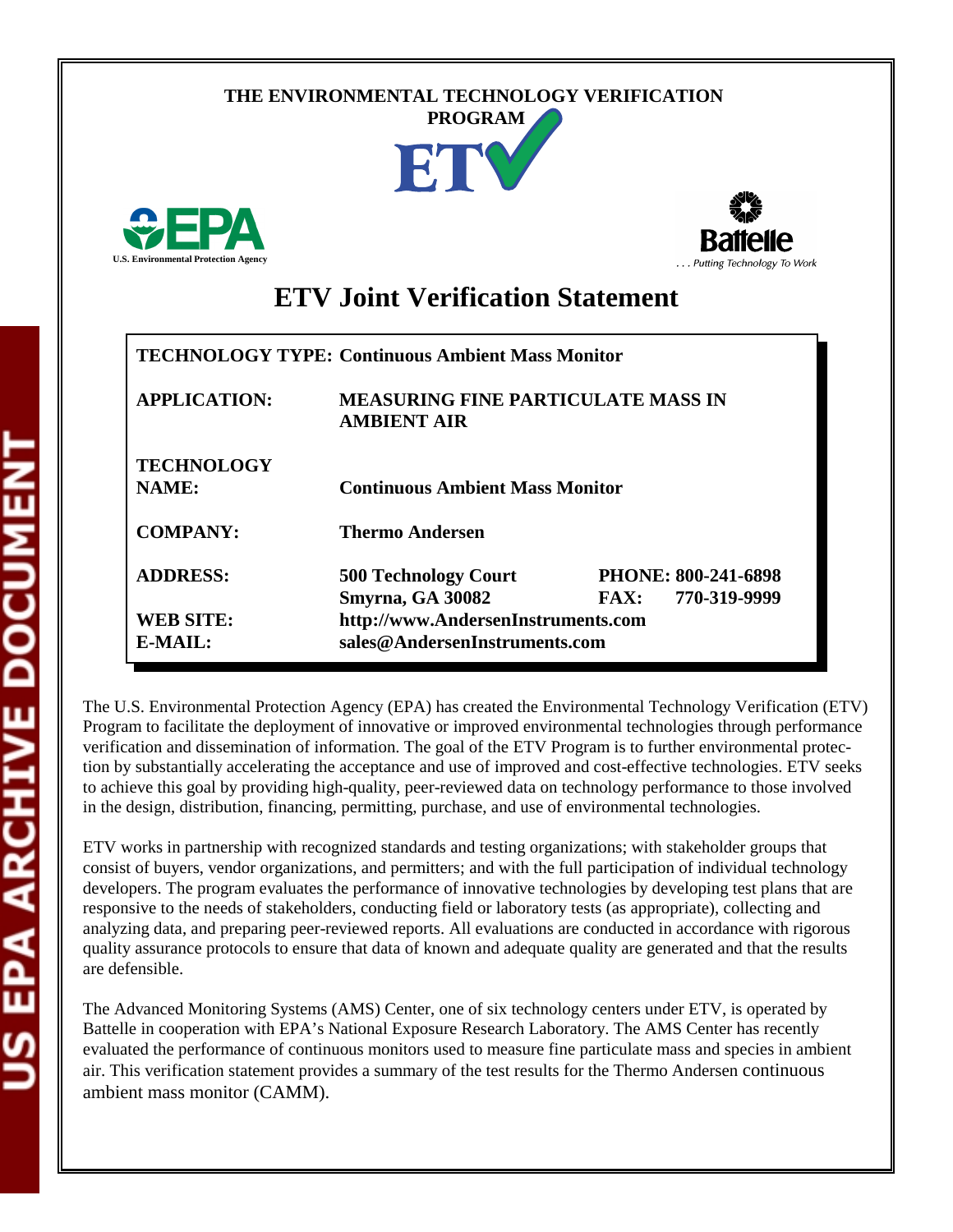### **VERIFICATION TEST DESCRIPTION**

The objective of this verification test is to provide quantitative performance data on continuous fine particle monitors under a range of realistic operating conditions. To meet this objective, field testing was conducted in two phases in geographically distinct regions of the United States during different seasons of the year. The first phase of field testing was conducted at the ambient air monitoring station on the Department of Energy's National Energy Technology Laboratory campus in Pittsburgh, PA, from August 1 to September 1, 2000. The second phase of testing was performed at the California Air Resources Board's ambient air monitoring station in Fresno, CA, from December 18, 2000, to January 17, 2001. Specific performance characteristics verified in this test include inter-unit precision, accuracy and correlation relative to time-integrated reference methods, effect of meteorological conditions, influence of precursor gases, and short-term monitoring capabilities. The CAMM reports measurement results in terms of  $PM<sub>2.5</sub>$  mass and, therefore, was compared with the federal reference method (FRM) for  $PM<sub>2.5</sub>$  mass determination. Additionally, comparisons with a variety of supplemental measurements were made to establish specific performance characteristics.

Quality assurance (QA) oversight of verification testing was provided by Battelle and EPA. Battelle QA staff conducted a data quality audit of 10% of the test data, and performance evaluation audits were conducted on the FRM samplers used in the verification test. Battelle QA staff conducted an internal technical system audit for Phase I and Phase II. EPA QA staff conducted an external technical systems audit during Phase II.

#### **TECHNOLOGY DESCRIPTION**

The CAMM is a continuous ambient air monitor that determines fine particulate mass by measuring the increase in pressure drop across a membrane filter during particle sampling. The CAMM reports  $PM_{2.5}$  concentrations in micrograms per cubic meter of air  $(\mu g/m^3)$ . A new section of filter tape is exposed every measurement period, allowing particles to remain in or close to equilibrium with the sample air during collection. The CAMM measures at ambient temperature to minimize losses due to volatilization and has a short sampling duration and low face velocity to reduce sampling artifacts. The CAMM consists of a conventional FRM PM<sub>10</sub> inlet, a PM<sub>2.5</sub> Sharp Cut Cyclone, a diffusion dryer, a filter tape, a tape transfer mechanism, and a data acquisition and control unit. Fine particle monitoring is accomplished by a filter tape transport system and an array of pressure transducers. The monitoring system includes a microprocessor-controlled drive to advance the tape and a mechanism to release and reseal the filter tape during each advance. Automatic filter changes and enclosure design both support sample equilibration with ambient conditions and optimize the reduction of sampling artifacts. Sensor calibrations are stored via internal memory. Built-in diagnostic features, analog outputs, and instrument interfaces provide the user with advanced quality control features through local or remote access.

## **VERIFICATION OF PERFORMANCE**

**Inter-Unit Precision:** Only one of the duplicate CAMMs provided usable data during Phase I. The second unit had a leak in the sampling system, and the collected data were invalidated. Consequently, no measure of inter-unit precision is available for Phase I. During Phase II, regression analysis showed  $r^2$  values of 0.918 and 0.930, respectively, for the hourly data and the 24-hour averages from the duplicate monitors. The slopes of the regression lines were 0.903 (0.024 95% confidence interval) and 0.774 (0.086), respectively, for the hourly data and 24-hour averages, indicating a statistically significant difference between the duplicate CAMMs. The intercepts were 5.8 (2.8)  $\mu$ g/m<sup>3</sup> and 16.1 (9.9)  $\mu$ g/m<sup>3</sup>, respectively. The calculated coefficient of variation (CV) for the hourly data was 17.2% and for the 24-hour averages, the CV was 13.8%.

**Comparability/Predictability:** During Phase I, comparisons of the 24-hour averages with PM<sub>2.5</sub> FRM results showed a slope of the regression line for Monitor 1 of 0.45 (0.26) and an intercept of 13.5 (5.4)  $\mu$ g/m<sup>3</sup>. The regression results show an  $r^2$  value of 0.386. During Phase II, comparison of the 24-hour averages with  $PM_{2.5}$ FRM results showed slopes of the regression lines for Monitor 1 and Monitor 2 of 1.46 (0.30) and 1.20 (0.22),